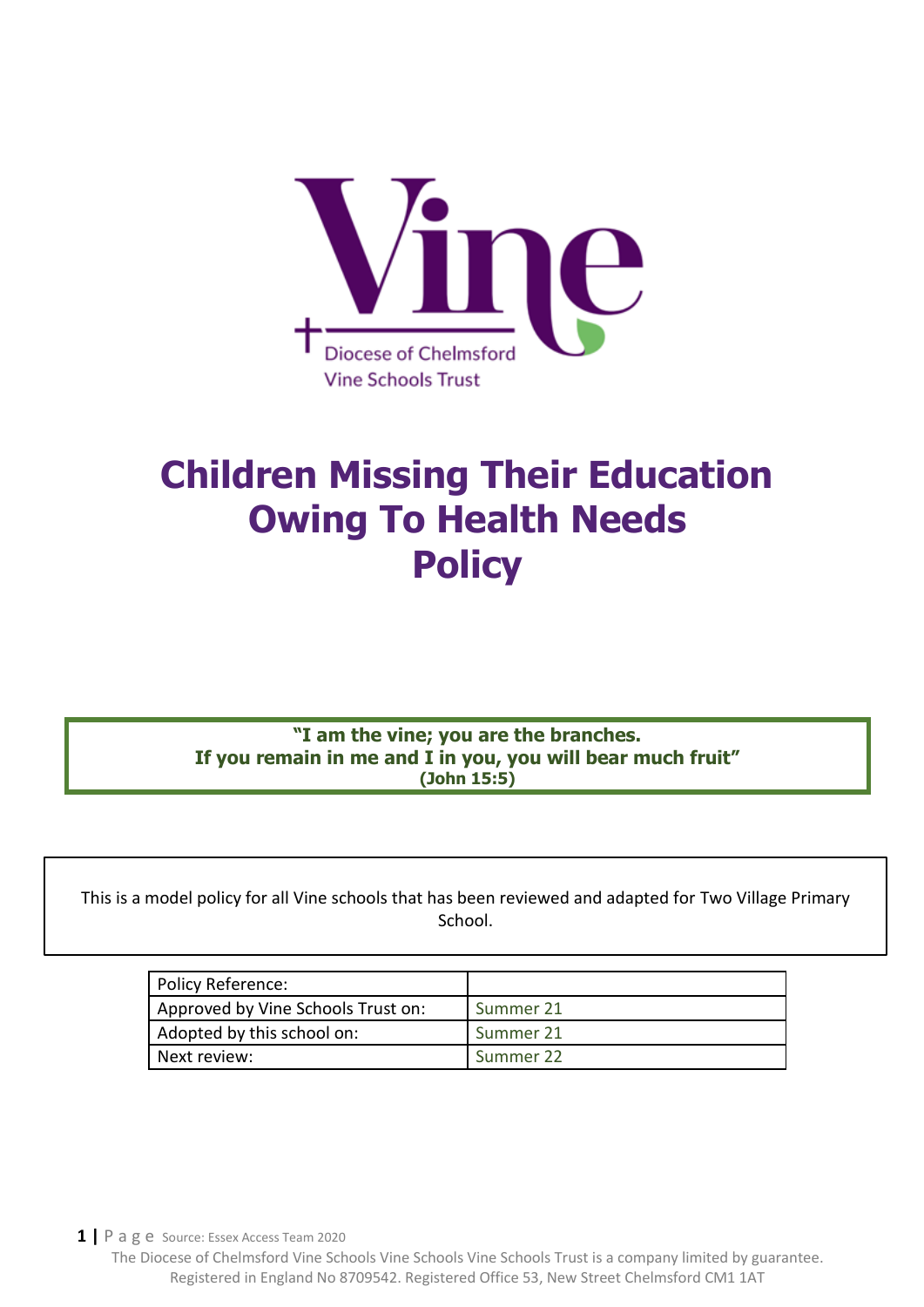

# **Vision & Values**

**V Valuing every person I Inspiring great teaching N Nurturing academic excellence and Christian Character E Excelling, unlocking great potential**



**2 |** P a g e Source: Essex Access Team 2020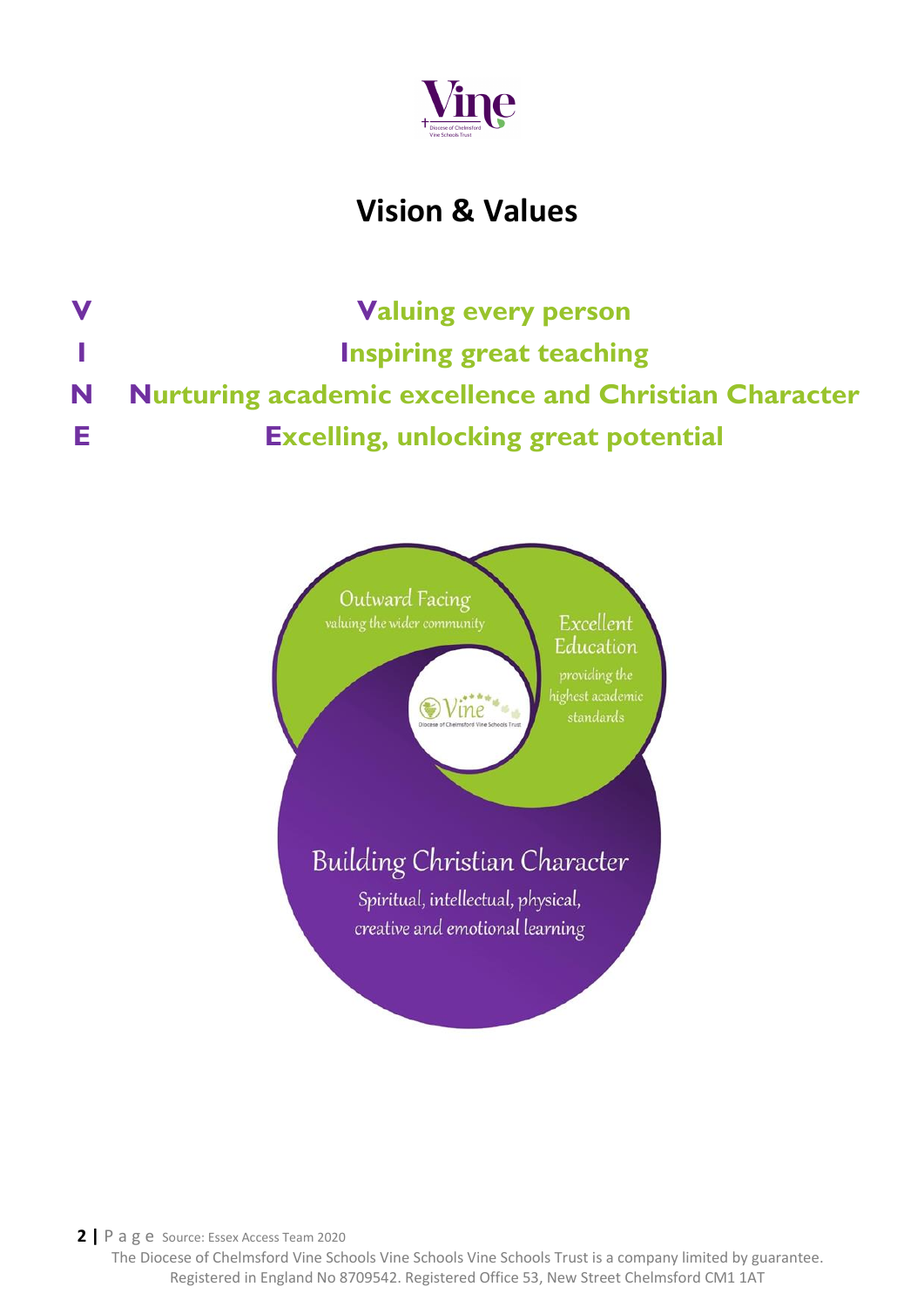#### **Contents**

- 1. Statutory duties for supporting pupils with medical needs
- 2. Managing a pupil's medical needs at school
- 3. Obtaining medical advice and guidance for pupils who are struggling to maintain regular school attendance
- 4. Pupils with an EHCP, SEND or undergoing an EHC needs assessment
- 5. Pupils without a school roll
- 6. Electively home educated pupils
- 7. Pupils who are not of compulsory school age
- 8. Pupils in hospital
- 9. COVID -19
- 10. Making a referral to Education Access
- 11. Consideration of the referral
- 12. Education for pupils accepted as medical referrals
- 13. Multiagency working
- 14. Roles and Responsibilities
- 15. Ending of support
- 16. Further advice and guidance

**3 |** P a g e Source: Essex Access Team 2020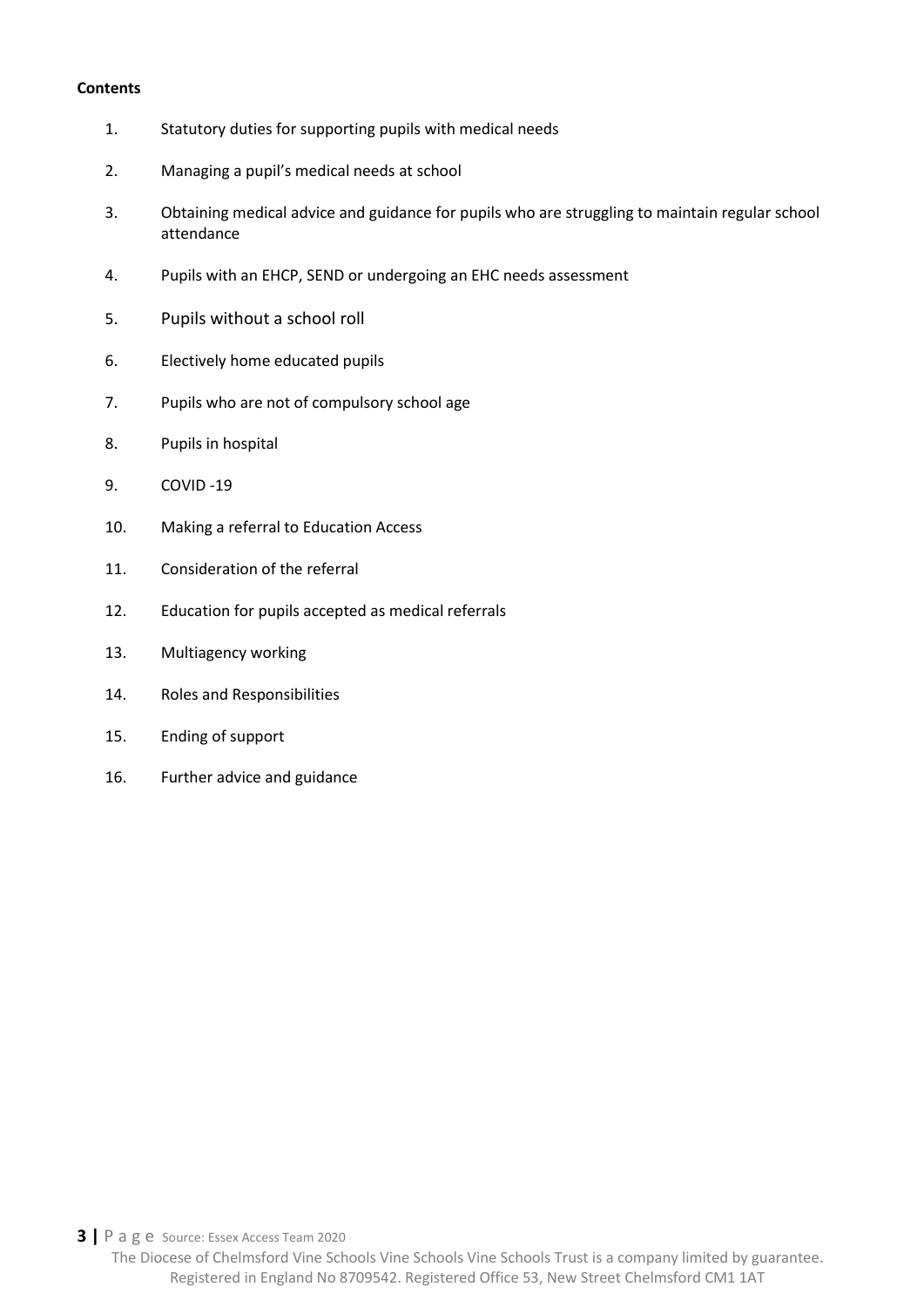# **1. Statutory duties for supporting pupils with medical needs**

### **Schools:**

Most children's educational needs are best met in school and Section 100 of the Children and Families Act 2014 places a duty on governing bodies of maintained schools, proprietors of academies and management committees of PRUs to plan for supporting pupils at their school with medical conditions.

Local Schools Boards have a duty to ensure that their school develops a policy for supporting pupils with medical conditions that is reviewed regularly and is readily accessible to parents/carers and school staff.

The responsibilities under this duty are set out in statutory guidance that was issued by the Department for Education (DfE) in December 2015 - **Supporting pupils at school with medical conditions.**

# <https://www.gov.uk/government/publications/supporting-pupils-at-school-with-medical-conditions--3>

The aim of the statutory guidance is to ensure that all children with medical conditions, in terms of both physical and mental health, are properly supported in school so that they can play a full and active role in school life, remain healthy and achieve their academic potential. For children with SEN, the guidance should be read in conjunction with the Special Educational Needs and Disability (SEND) code of practice.

Local Schools Boards should ensure that school leaders consult health and social care professionals, pupils and parents to ensure that the needs of children with medical conditions are properly understood and effectively supported.

#### **The Local Authority:**

Where a pupil would not be able to receive a suitable full-time education in a mainstream school because of their health needs, the local authority (LA) has a duty to make other arrangements.

The responsibilities and duties of LAs are set out in statutory guidance that was issued by the DfE in January 2013 - '**Ensuring a good education for children who cannot attend school because of health needs'** [https://www.gov.uk/government/publications/education-for-children-with-health-needs-who-cannot-attend](https://www.gov.uk/government/publications/education-for-children-with-health-needs-who-cannot-attend-school)[school](https://www.gov.uk/government/publications/education-for-children-with-health-needs-who-cannot-attend-school)

This policy document seeks to outline the arrangements that the LA will fulfil their statutory duty to pupils unable to attend school because of medical needs. This policy applies to all children and young people who would normally attend mainstream schools, including academies, free schools, independent schools and special schools, or where a child is not on the roll of a school. It applies equally whether a child cannot attend school at all or can only attend intermittently.

Julie Keating, Education Access Manager, is the named officer responsible for the education of children with additional health needs in Essex.

#### **2. Managing a pupil's medical needs in school**

#### **School's role**:

Where a pupil is unable to attend school owing to their medical needs, the school must be able to demonstrate that they have sought and followed advice from all relevant agencies, including health, EP service, Specialist Teachers, LA Attendance Team and their SEND Quadrant team. The SENCo must be consulted for their advice on how best to manage the pupil's needs. This must be evidenced, where appropriate, using the One Planning process. **All mental health requests must have oversight from the school SENCo and Senior Leadership Team.**

#### **4 |** P a g e Source: Essex Access Team 2020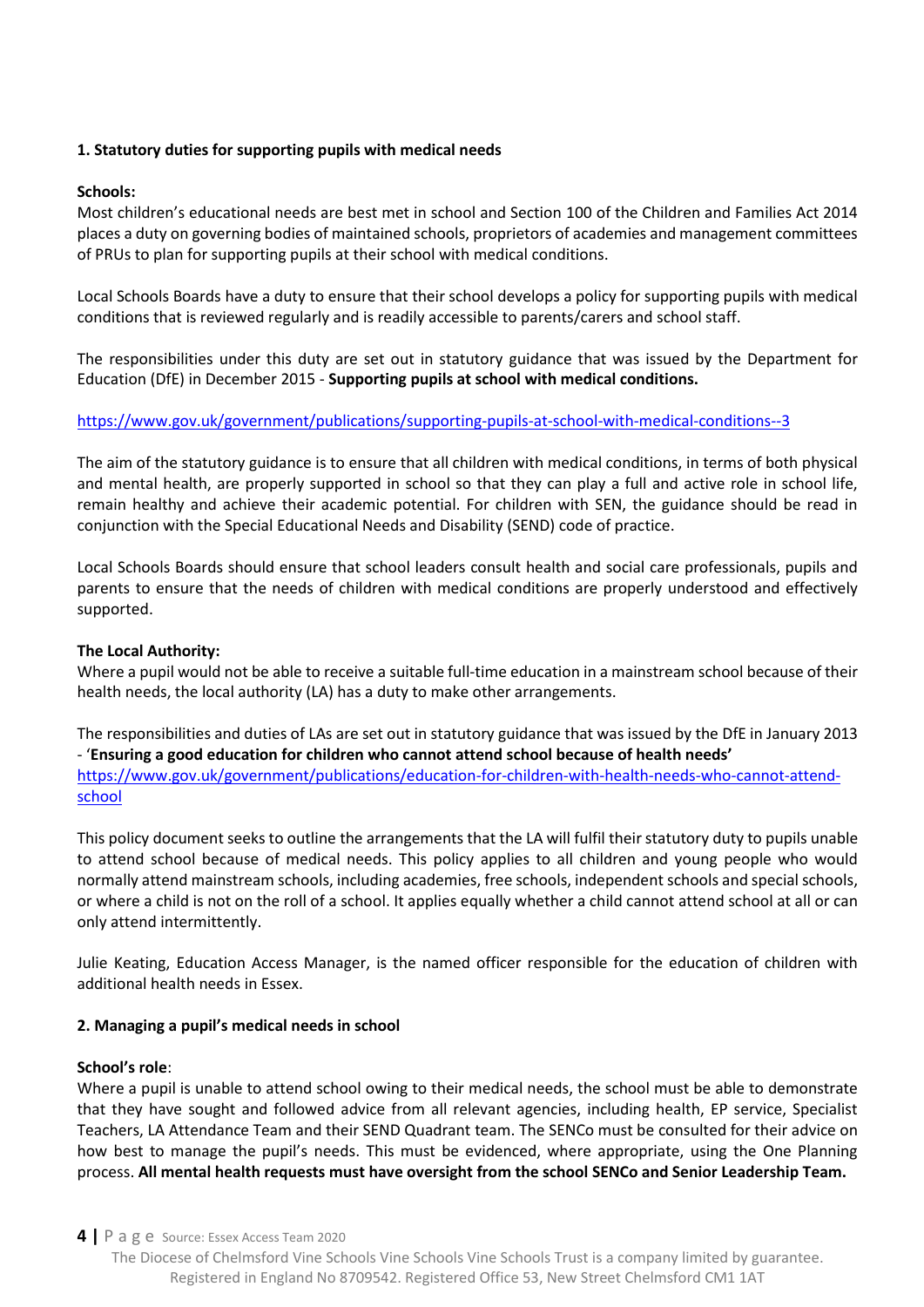Schools would be expected to refer to the tool kit for schools that is available on the Essex Schools Infolink – Education Access page - to assist with identifying how best to support pupils.

The school, in discussion with health care professionals, may wish to prepare an individual health care plan to evidence how the pupil's health needs can be managed in school – this should be shared with parents and the pupil where appropriate.

The school will be expected to demonstrate that they have made all reasonable adjustments and followed any advice recommended by the services supporting the pupil before a referral for support will be considered. Any advice or guidance issued to the school and the school's response should form part of the referral – this can be demonstrated using One Plan documentation.

Schools should demonstrate how they have used their notional Special Educational Needs funding to support a child on SEN support; identifying strategies, implementation and expense incurred via one planning etc. The notional SEN Fund is the sum of money the Local Authority expects individual schools to make available to support pupils with SEN and AEN. These resources are intended to provide support that is 'additional to and different from' that provided to typically developing pupils with universal needs. Schools are expected to fund the first £6,000 of 'additional to and different from' support for **all** pupils that require it.

#### **Parent / Carers role:**

There is an expectation that parents and carers will have sought advice from a qualified medical practitioner or, for children with mental health issues, the Emotional Wellbeing and Mental Health service (EWMHS). Parents should seek medical guidance around reasonable adjustments that the school should consider, alongside strategies to support. Advice should be shared with the school to assist them with their support plan or individual health care plan.

#### **3. Obtaining medical advice and guidance for pupils who are struggling to maintain regular school attendance**

Whilst there is an expectation that referrals will be accompanied by appropriate medical advice and guidance outlining the situation, referrals will not be delayed because a pupil is awaiting specialist support.

The Education Access team will consider all available evidence and will, where appropriate, review the educational needs of the pupil with the school, parents/ carers and all other professionals involved.

If there is insufficient medical evidence to support a referral for a pupil who is unable to access school, the school should seek advice from their SEND Quadrant team.

#### **4. Pupils with an EHCP, SEND or undergoing an EHC needs assessment**

Where a school is seeking support on medical grounds for a pupil with SEND, the school should first discuss the situation with the Statutory Assessment Service (SAS) to determine the most appropriate route to follow.

Where a pupil is presenting with an anxiety condition, an urgent review of the pupil's provision is required through the annual review process. This should be attended by the relevant SEND Operations Partner from the SEND Operations Team and the referring school. Generally, professionals require two / three weeks' notice to attend formal review meetings.

Where a change of provision is considered appropriate but there is a delay in securing an appropriate placement, access to interim education arrangements should be discussed with the Statutory Assessment Service.

The school may wish to advise the parents / carers to contact the SEND IASS team.

**5 |** P a g e Source: Essex Access Team 2020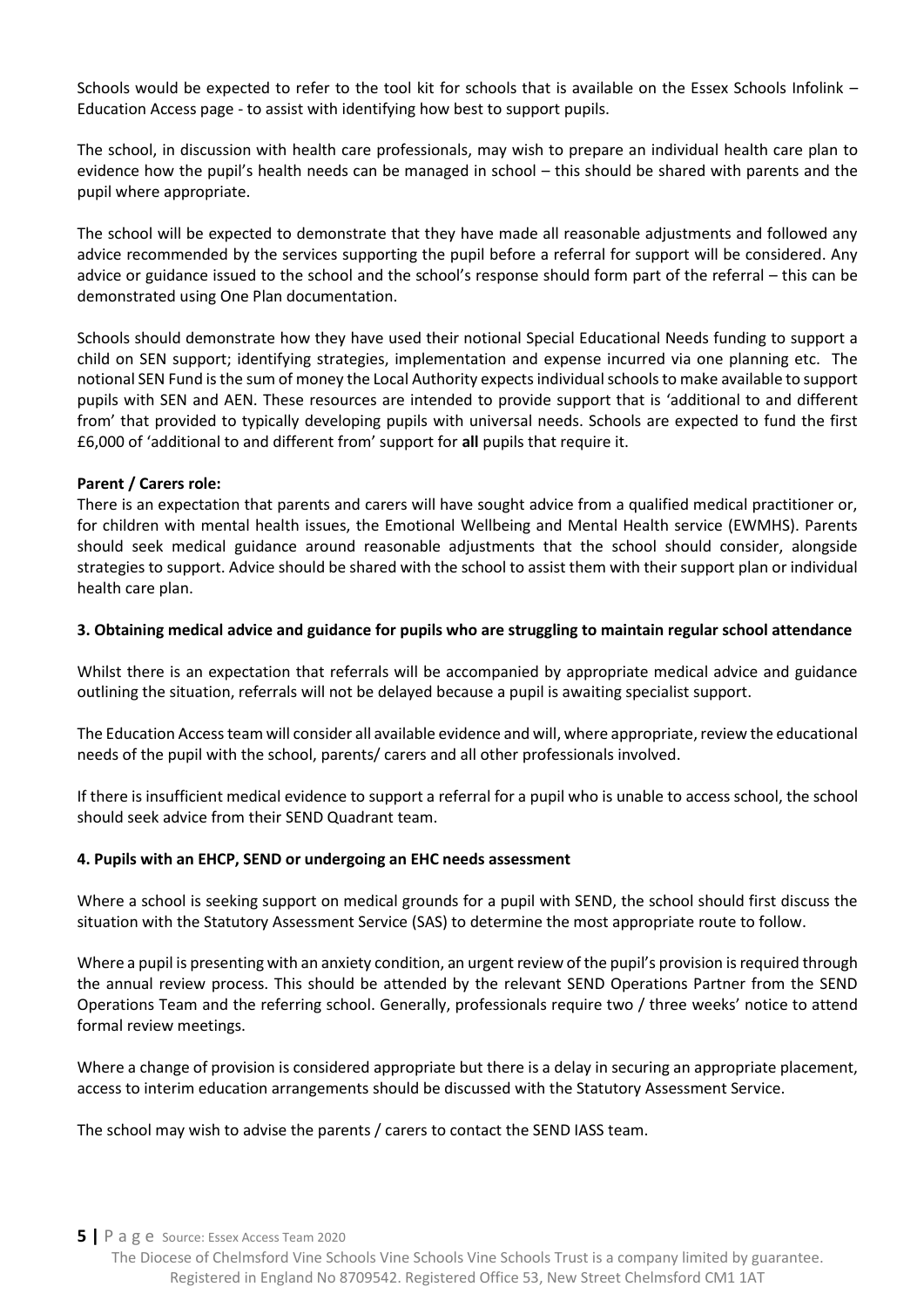# **5. Pupils without a school roll**

For pupils who are not on a school roll for reasons other than elective home education, Education Access will consider support, subject to appropriate medical advice. Parents / carers will continue the process of securing a suitable placement for future reintegration.

# **6. Electively home educated pupils**

Referrals will be considered for pupils who are electively home educated but are no longer able to access their education due to a physical or mental health need. Once the pupil is well enough to continue with their education, the expectation is that the pupil will resume their home education unless this has been failed by the Elective Home Education team. If the pupil wishes to return to a mainstream school, Education Access will offer advice and guidance to assist the parents/carers in the application process. Support options will be considered once a school placement has been secured.

# **8. Pupils who are not of compulsory school age**

The LA will not normally be able to provide support for pupils who are under or over compulsory school age.

A request for support for pupils who have yet to reach statutory school age will be considered based on the individual needs of the pupil. For pupils above statutory school age repeating a statutory school year due to medical reasons may also be considered on an individual basis.

Schools should make an application through the [medical@essex.gov.uk](mailto:medical@essex.gov.uk) mailbox. Referrals are subject to the same supporting evidence from medical/mental health practitioners. Schools should maintain the pupil on their roll.

#### **9. Pupils in hospital**

Education provision will be available during term time for pupils admitted to the childrens' wards of the following Essex hospitals by the following services:

- Basildon Hospital Reintegration Service South
- Broomfield Hospital Heybridge Co-operative Academy
- Colchester General Hospital North East Essex Co-operative Academy
- Princess Alexandra Hospital Reintegration Service West

#### **10. COVID – 19**

In response to COVID-19, the Department for Education have produced guidance outlining the duties and responsibilities for pupils' full time return to school following Covid 19 lockdown- '[https://www.gov.uk/government/publications/actions-for-schools-during-the-coronavirus-outbreak/guidance](https://www.gov.uk/government/publications/actions-for-schools-during-the-coronavirus-outbreak/guidance-for-full-opening-schools)[for-full-opening-schools](https://www.gov.uk/government/publications/actions-for-schools-during-the-coronavirus-outbreak/guidance-for-full-opening-schools) (August 2020). As schools prepare for reopening there is an expectation that for most pupils this will be a positive opportunity to re-engage with learning and reconnect with peers, staff and the wider school community. The Government advises that *'schools should use their existing resources to make arrangements to welcome all children back*.

For pupils who are shielding or self-isolating in line with public advice, there is an expectation for schools to be able to immediately offer these pupils access to remote education. Schools should monitor engagement with this activity.

There is a clear expectation that all pupils must attend school when periods of lockdown finish. Pupils and families may be anxious about returning to school. It is important for schools to acknowledge the impact that COVID 19 has had on some pupils. To respond to this, schools should:

**6 |** P a g e Source: Essex Access Team 2020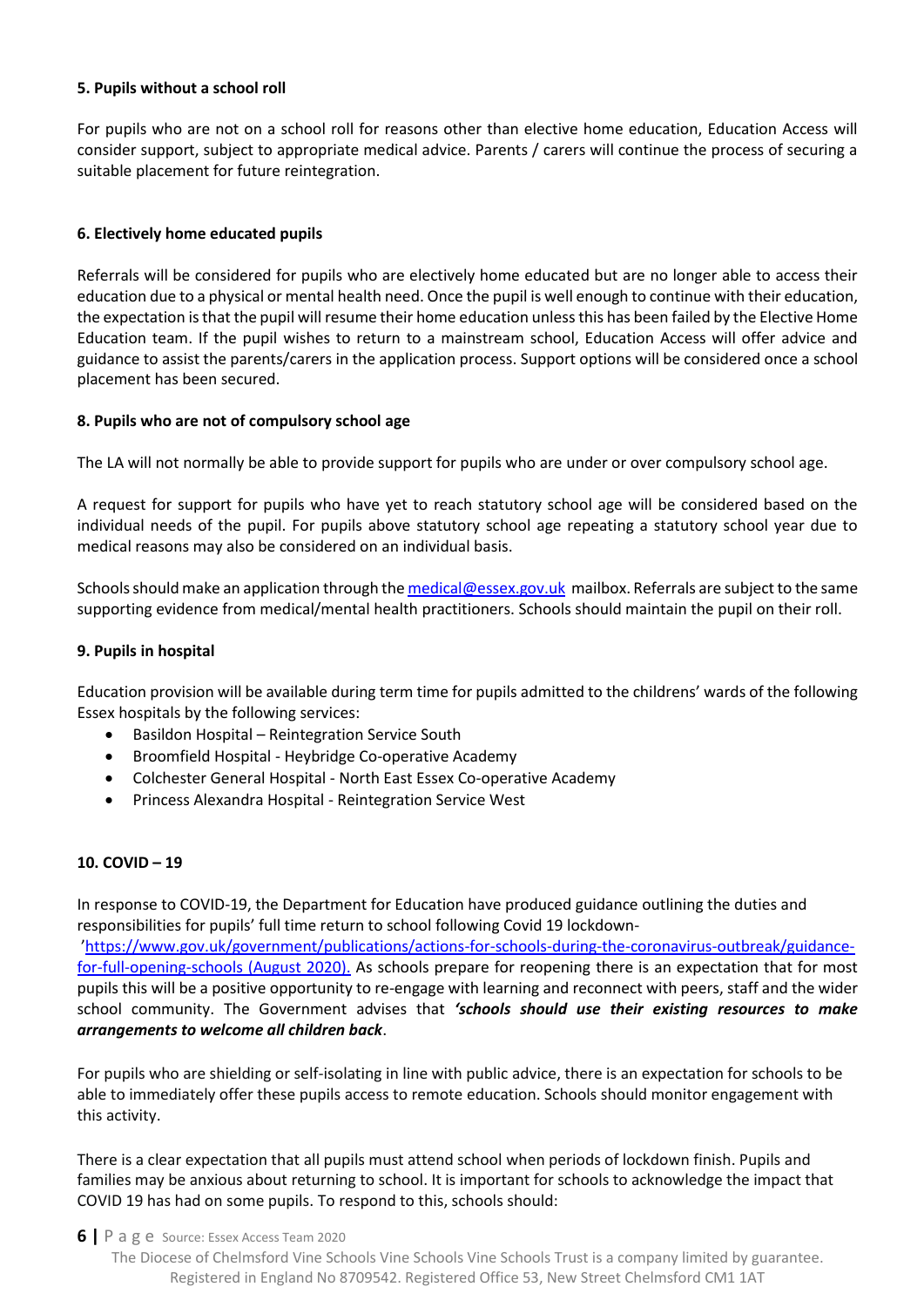- Communicate clear and consistent expectations around attendance to families
- Identify anxious / reluctant pupils who are at risk of disengagement and implement plans for reengaging them. Where necessary, work closely with other professionals to support a pupil's return to school.
- *use the additional catch-up funding schools receive, as well as existing pastoral and support services, attendance staff and resources and schools' pupil premium funding to put measures in place for those families who will need additional support to secure pupils' regular attendance.* (Dfe: August 2020)

# **12. Making a referral to Education Access**

When it is clear that a pupil is unable to attend school due to their medical needs for 15 days or more, whether consecutive or cumulative, the school should complete the Education Access medical referral form and submit electronically to [medical@essex.gov.uk](mailto:medical@essex.gov.uk)

All referrals need to be completed in full and accompanied by supporting medical advice as highlighted above to avoid delay.

# **13. Consideration of referral**

As part of our consideration process, Education Access may seek advice from partner agencies.

All referrals are determined at the weekly Education Access panel. If a referral criterion is met, Education Access will commission appropriate support through one of our approved providers. Education Access will notify the school and provide advice on next steps.

# **Please refer to the Education Access guidance to schools on their roles and responsibilities for monitoring pupils accessing offsite provision on medical grounds.**

If support is **not** agreed, Education Access will contact the school to confirm why the referral does not meet criteria. Education Access may offer the school further advice and/or signpost the school to other agencies so the school can commission appropriate support.

#### **14. Education for pupils accepted as medical referrals**

#### **Process and partnership agreement - September 2020 onwards**

Where a referral has been agreed Education Access will work in partnership with the school, family and pupil to determine the most appropriate support. The aim will be to encourage a return to school as soon as the pupil is well enough.

The school will be asked to convene school-based partnership meeting. The *Partnership Agreement* document will be signed by all parties before the placement can begin. (see section 16 for roles of responsibilities)

**Pupils will be offered a maximum of 12 weeks provision.** The pupil will remain on the school roll and the school will be expected to arrange review meetings at week 6 and week 12. If provision is required beyond week 12 then updated medical evidence will be required as part of the on-going support plan for the pupil.

Support available may include:

- AV1 No Isolation robots
- Online learning
- Mentoring
- Tuition support

#### **7 |** P a g e Source: Essex Access Team 2020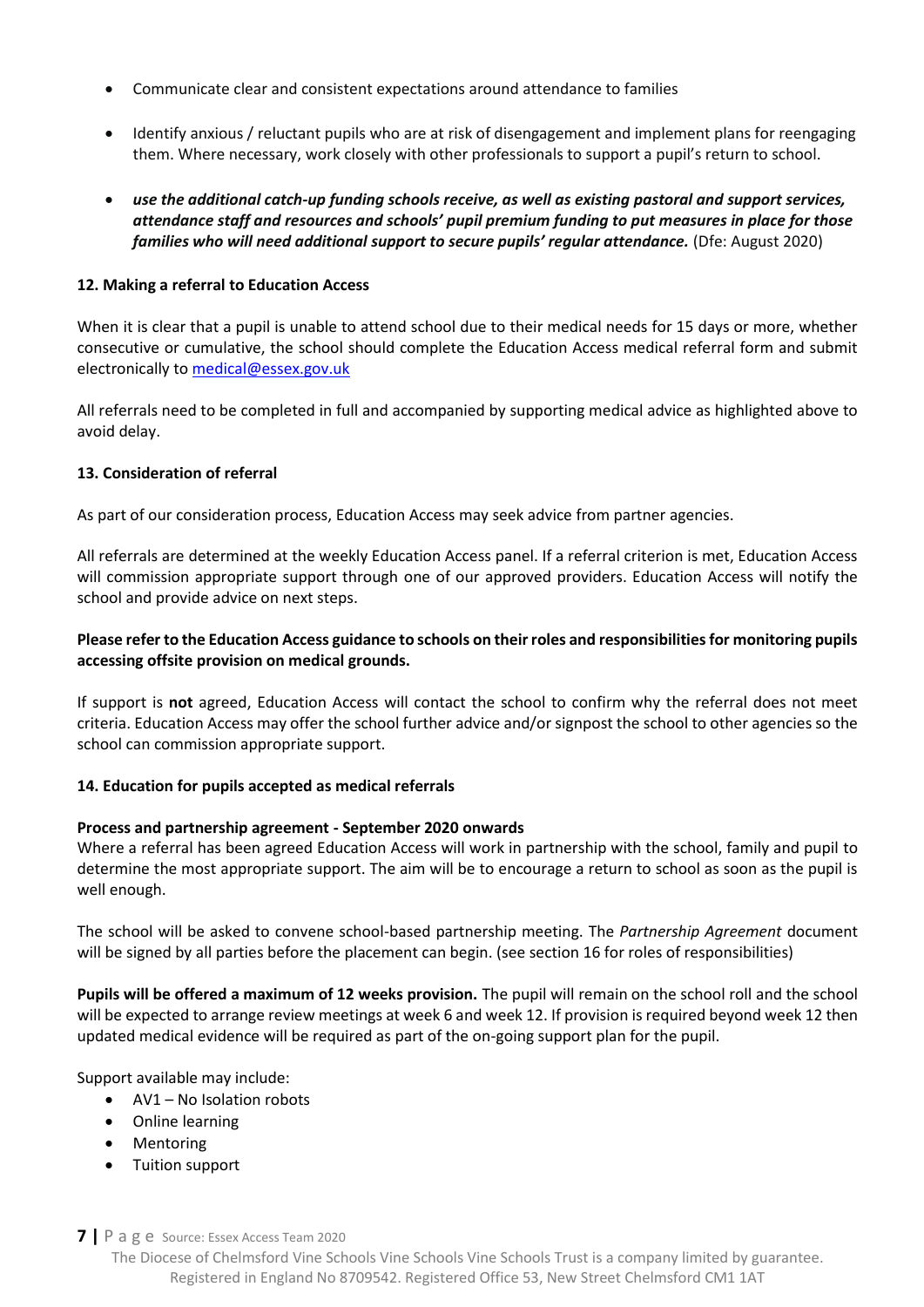Schools need to note that the decision whether to accept a pupil for support on medical grounds rests entirely with the education directorate within Essex County Council. Referrals must not be made directly to a provider; ECC will liaise with providers to ensure the best available offer is made.

Staff from the identified provider will support pupils in a suitable venue, or exceptionally, in the pupil's home if supported by appropriate medical evidence. If support is required in the home, it will be necessary for the provider to carry out an appropriate risk assessment. If the pupil is supported in the home, there must always be a responsible adult present.

# **15. Multiagency working**

It is important to link with partner agencies to ensure appropriate support is in place to meet the pupil's educational needs. There is an expectation that the school, Education Access, provider, health and other support services along with the family and pupil will work together to ensure we achieve the best possible outcomes.

The expectation for the referring school is to work collaboratively with the commissioned service to ensure that the pupil is fully supported and is not educationally disadvantaged due to their medical need. The referring school will also assist the commissioned service in supporting reintegration once the pupil is well enough to begin transition.

# **16. Roles and Responsibilities**

The **School's** role is to:

- Identify a senior member of staff, able to make decisions, to host and chair regular review meetings (normally every 6 weeks), produce action plans and distribute notes of these meetings
- Provide a named teacher with whom each party can liaise (usually the SENCO). The named contact will ensure that the class teachers / heads of departments provide all the curriculum resources in order that the pupil can complete courses and prepare for assessments and examinations
- Where possible support the pupil to access education in non-core subjects during the period that they are not attending school
- Be proactive in supporting the pupil to still feel part of the school community whilst they are not well enough to attend school.
- Provide a suitable working area within the school for the pupil / education provider where necessary
- Be proactive in supporting the reintegration of the pupil back into school as soon as they are well enough. Where necessary the school will need to make reasonable adjustments under equalities legislation.<sup>1</sup> This duty is anticipatory, and adjustments must be put in place beforehand to prevent a pupil experiencing disadvantage
- Ensure that pupils who are unable to attend school, are kept informed about school social events and are encouraged to maintain contact with their peers
- Ensure that there is updated medical advice provided to assist with progressing the case and to support reintegration
- Where a pupil is unable to take their exams within the school setting, it is the school's responsibility to organise those exams, secure an invigilator and locate a safe venue

The **Education Access Team** will be responsible for:

- Assessing all referrals to the service and brokering provision for those pupils who sufficiently trigger an intervention
- Working with the school, provider, family and pupil to ensure the delivery of a suitable curriculum that can meet the individual needs of the pupil
- Monitoring and evaluating the effectiveness of the education provision to ensure it continues to meet the needs of individual pupils

**8 |** P a g e Source: Essex Access Team 2020

 $\overline{a}$ 

The Diocese of Chelmsford Vine Schools Vine Schools Vine Schools Trust is a company limited by guarantee. Registered in England No 8709542. Registered Office 53, New Street Chelmsford CM1 1AT